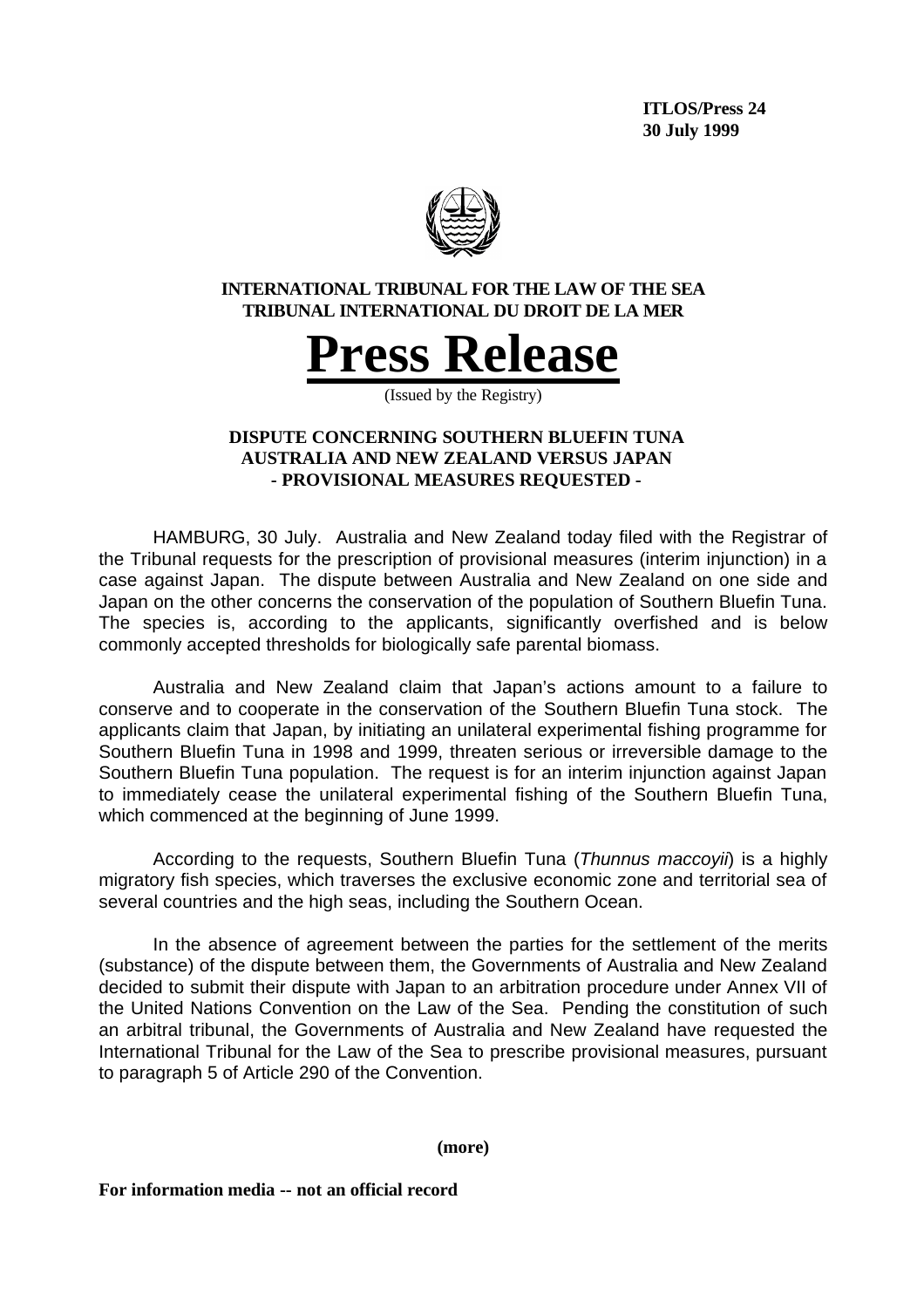### **Press Release ITLOS/Press 24 30 July 1999**

Japan has been notified by the Registrar of the filing of the requests. The President of the Tribunal will consult with the parties concerning the procedure for dealing with the requests. Further details will be announced later.

The United Nations Convention on the Law of the Sea, to which Australia, Japan and New Zealand are all parties, requires States to settle their disputes arising under the Convention by peaceful means. For this purpose, they can choose the International Tribunal for the Law of the Sea, the International Court of Justice, an arbitral tribunal or a special arbitral tribunal. This choice may be exercised in a declaration when signing, ratifying or acceding to the Convention or at any time thereafter, even on an *ad hoc* basis for a particular case.

## **The requested provisional measures**

Australia and New Zealand request the Tribunal to prescribe that:

- Japan immediately cease its unilateral experimental fishing for the Southern Bluefin Tuna;
- Japan restrict its catch to its national quotum as last agreed, reduced by the amount taken in the course of its unilateral experimental fishing;
- the parties act consistently with the precautionary principle (caution and vigilance) in fishing for the Southern Bluefin Tuna pending final settlement of the dispute;
- the parties ensure that no action is taken to aggravate, extend or render more difficult the solution of the dispute; and
- the parties ensure that no action is taken which might prejudice their respective rights pending final decision of the case.

### **History of the dispute as presented in the requests**

Significant commercial harvesting of the Southern Bluefin Tuna began in the early 1950s. Australia, Japan and New Zealand agreed to a global total allowable catch (TAC) in 1985. Despite the catch limits, the parental stock continued to decline.

Following the ratification of the 1993 Convention for the Conservation of Southern Bluefin Tuna, to which Australia, Japan and New Zealand are all parties, the Commission for the Conservation of Southern Bluefin Tuna was established. The Commission, of which all three parties are members, decides, with the assistance of a Scientific Committee, a TAC and its distribution among the member States.

Starting in 1995, Japan has proposed an increase in the TAC, but no agreement was reached. The Commission since 1998 has agreed no change of the TAC. In 1998, Japan undertook what it describes as experimental fishing. In their requests, Australia and New

#### **(more)**

### **For information media -- not an official record**